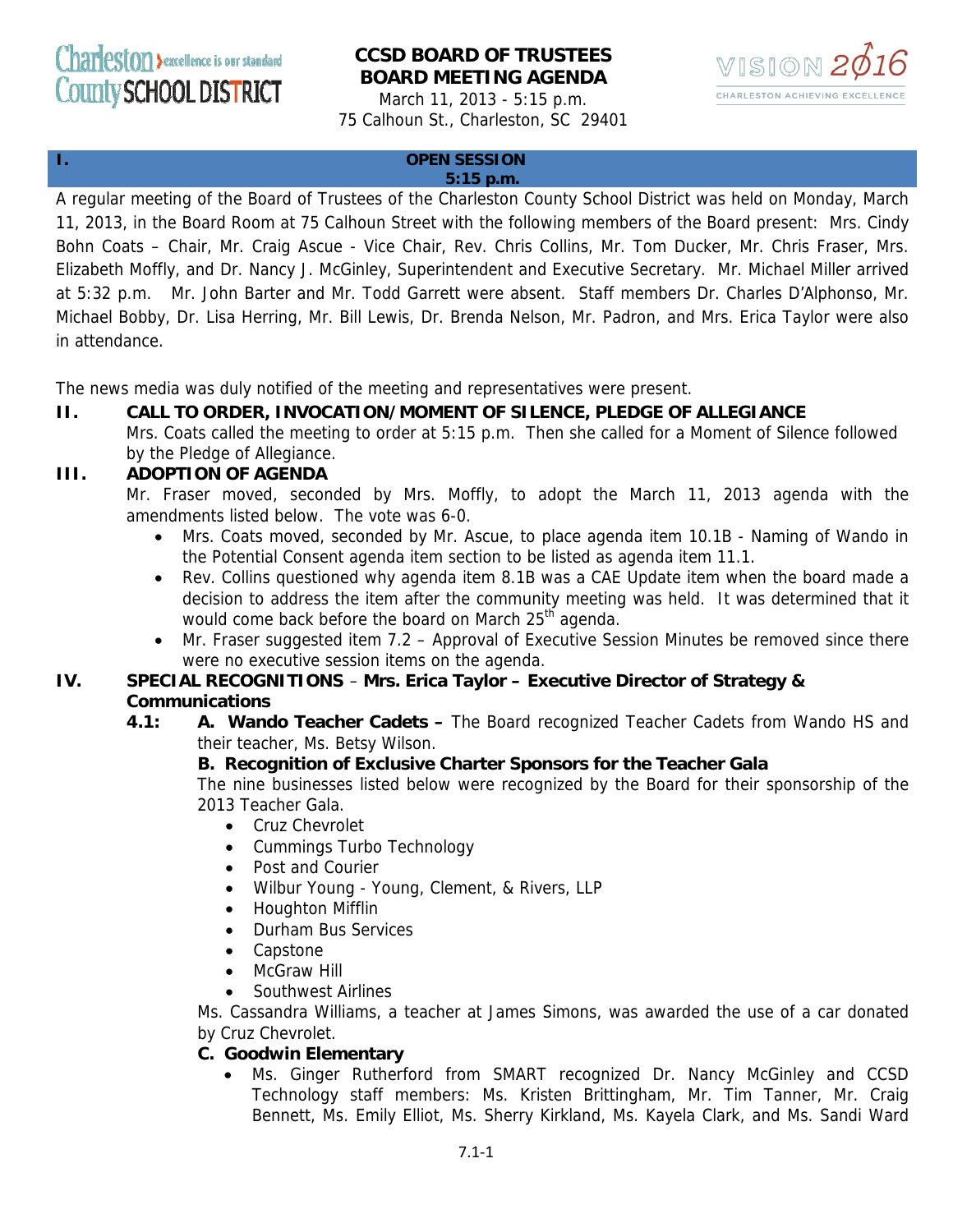for their development of the Smart Lesson Bank that received an honorable mention from the state this school year. Others recognized:

- o Ms. Melissa Zaremba her class was selected as a SMART collaborative classroom.
- o Principal Dianne Ross and other staff members from Goodwin ES were recognized for being named a Smart showcase school.

# **V. SUPERINTENDENT'S REPORT**

- Congratulations to Goodwin ES for the Smart School recognition.
- Ms. Anita Huggins, Director in the Office of Teacher Effectiveness, and other CCSD staff members were thanked for making the Gala possible.
- Since the last Board meeting Durham Bus Services and the Teamsters came to an agreement. The leadership and drivers were thanked for resolving the situation without work stoppage. Also, Mr. Bill Lewis and members of the Incident Command Team were applauded for their leadership.
- Dr. Charles D'Alphonso Interim Director of Accountability and Assessment was introduced. He will replace Melissa Matarazzo.
- Owen Duffy, a Ft. Johnson MS student, won the Low country Regional Spelling Bee. Owen received an all expense paid trip travel to Washington, DC to participate in the Scripps National Spelling Bee.
- The Innovation Zone Learning Community held its own Spelling Bee at Chicora Elementary School where 75 students participated. Levi Richardson of North Charleston ES won first place in the elementary completion and Bryan Garcia of Morningside MS won the middle school level.
- Dr. McGinley visited North Charleston Principal Cindy Saulsberry and spent time reading to four year old Child Development class at North Charleston ES.
- On Saturday, student from 47 public schools throughout the tri county area competed for top honors at the 27<sup>th</sup> Annual Quest Academic Competition at Trident Technical College. Students compete in many areas including social studies, science, math, culinary skills and the arts. Cario MS was awarded first place for grades 7 and 8 and Academic Magnet HS was awarded first place for grades 9 and 10. Other schools that placed were Moultrie MS, Laing MS, and Wando HS.
- CCSD students have artistically talented students. Four Charleston County School of the Arts students—Jalaya Dargan, Tamia Horton, Malcolm Palmer and Mosiah Williams contributed to the production of "A Woman Called Truth" in a Dock Street Theatre Production
- Dr. McGinley traveled with Mr. Louis Martin, Mr. John McCarron, and Ms. Lainey Berry to an Apple Computer training in California last week.
- Tonight's CAE Update is on the restructuring plan for District 1. She is not proposing to close Lincoln HS.

# **VI. VISITORS, PUBLIC COMMUNICATIONS**

- 1. Mr. Muhammad Idris apologized for addressing the board about a private school matter on Feb. 25, 2013. He expressed concerns about a liquor store located near a school.
- 2. Ms. Aquita Brown addressed the Board in support of the community's request to keep current grades at Lincoln HS.
- 3. Mr. Thomas Colleton thanked staff and board members for attending the meeting at Lincoln last week.
- 4. Mr. Joseph Bowers addressed the Board in support of keeping the sixth grade at Lincoln HS which is what the community requested.

# **VII. APPROVAL OF MINUTES/EXECUTIVE SESSION AGENDA ITEMS**

# **7.1: A. Open Session Minutes of February 25, 2013**

- Mr. Fraser moved, seconded by Mr. Ascue, approval of the Open Session minutes of March 11, 2013 with the following modification. The vote was 7-0.
- Mrs. Moffly said on page 7, during the Common Core discussion, the minutes should say that she said the Common Core would replace the state curriculum, not integrate.
- **7.2: Executive Session Action Items of March 11, 2013** There were no Executive Session items on the March 11, 2013 agenda.

# **7.3: Financial Minutes of February 25, 2013**

Mr. Fraser moved, seconded by Mrs. Moffly, approval of the Financial Minutes of March 11,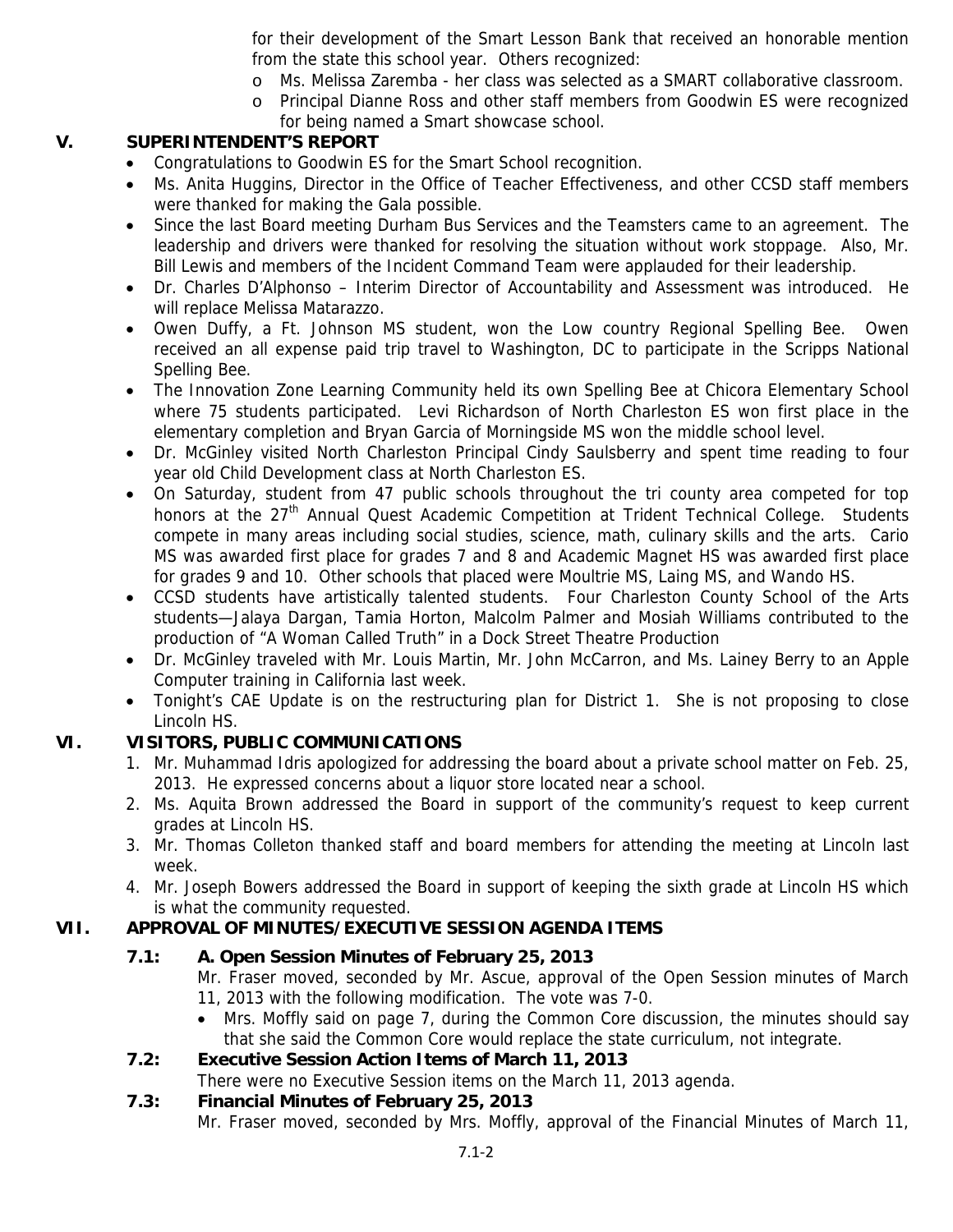2013. The vote was 7-0.

### **VIII. CAE UPDATE**

# **8.1: A. CAE Update**

# **The Board will discuss the status of CAE Updates** -

- o Mrs. Coats said the purpose of the discussion is to allow Board members the opportunity to discuss and give staff directives for future CAE Updates.
- o Mr. Ascue said because of the Vision 2016, updates should be about school principal and teachers.
- o Rev. Collins said updates should be "short and sweet" and from schools. He mentioned an earlier update received from North Charleston HS.
- o Mrs. Coats asked for specifics on how CAE Updates should be done. Rev. Collins said the focus could be on the schools with special needs.
- o Mr. Miller suggested scheduling at-risk schools should be first, allowing them an opportunity to identify what the Board could do to raise academic achievement, to include resources.
- o Mr. Fraser said he wanted the Board meeting to move in the direction of "business of the board." If moving in the direction of having more workshops, presentations and lengthy discussions, that should be done at that time.
- o Mr. Ducker said future CAE Updates should be done at Board workshops. Decisions related to the topics could be considered later.
- o Rev. Collins said if monthly workshops are scheduled, the Board should select 12 topics. Mrs. Coats suggested "Return of District 20 Schools Downtown", "Renaissance Schools" and other District initiatives—teacher placement, population growth, etc.
- o Mr. Fraser said he would be willing to read PowerPoint presentations, at his leisure, to prepare in advance for Board workshops. Mr. Ascue agreed and said workshops would be more fruitful.
- o Mr. Ducker suggested assigning the discussion of CAE Updates to the Strategic Education Committee for a recommendation.
- o Mrs. Coats asked Mr. Ducker to expand the Strategic Education Committee's discussion to include Friday Updates.
- o Rev. Collins said the history and purpose of CAE Update should be considered when determining the future of CAE Updates. He suggested refining and reducing future CAE Updates.
- o Mrs. Moffly supports the workshop idea. She then asked the date of the next Strategic Education Committee meeting. Mr. Miller said the next meeting would be scheduled after information requested from staff is received.
- o Mrs. Coats suggested the Strategic Education Committee provide meeting dates for the Board calendar.

# **B. District 1 Presentation**

Dr. McGinley presented an updated version of the presentation she shared with the District 1 Community recently. A summary of the presentation follows:

- The District's is not to close Lincoln HS
- Population statistics and enrollment trends in District 1 were highlighted from 1990 2010.
- St. James-Santee keeps current  $6<sup>th</sup>$  grade, operate as a pre-K to grade 7 school in 2013-14. Middle grades Expressive Arts will be added.
- In 2014-15 St. James-Santee offers a pre-K to grade 8 and full middle grades program.
- CCSD recognizes the importance of schools in rural communities.
- We continue to support rural schools even with funding disparities.
- Our goal is to provide equitable outcomes related to student achievement and we recognize that per pupil expenses will be higher in small schools.
- Research supports K-8 schools as a viable option.
- St. James Santee Benefits: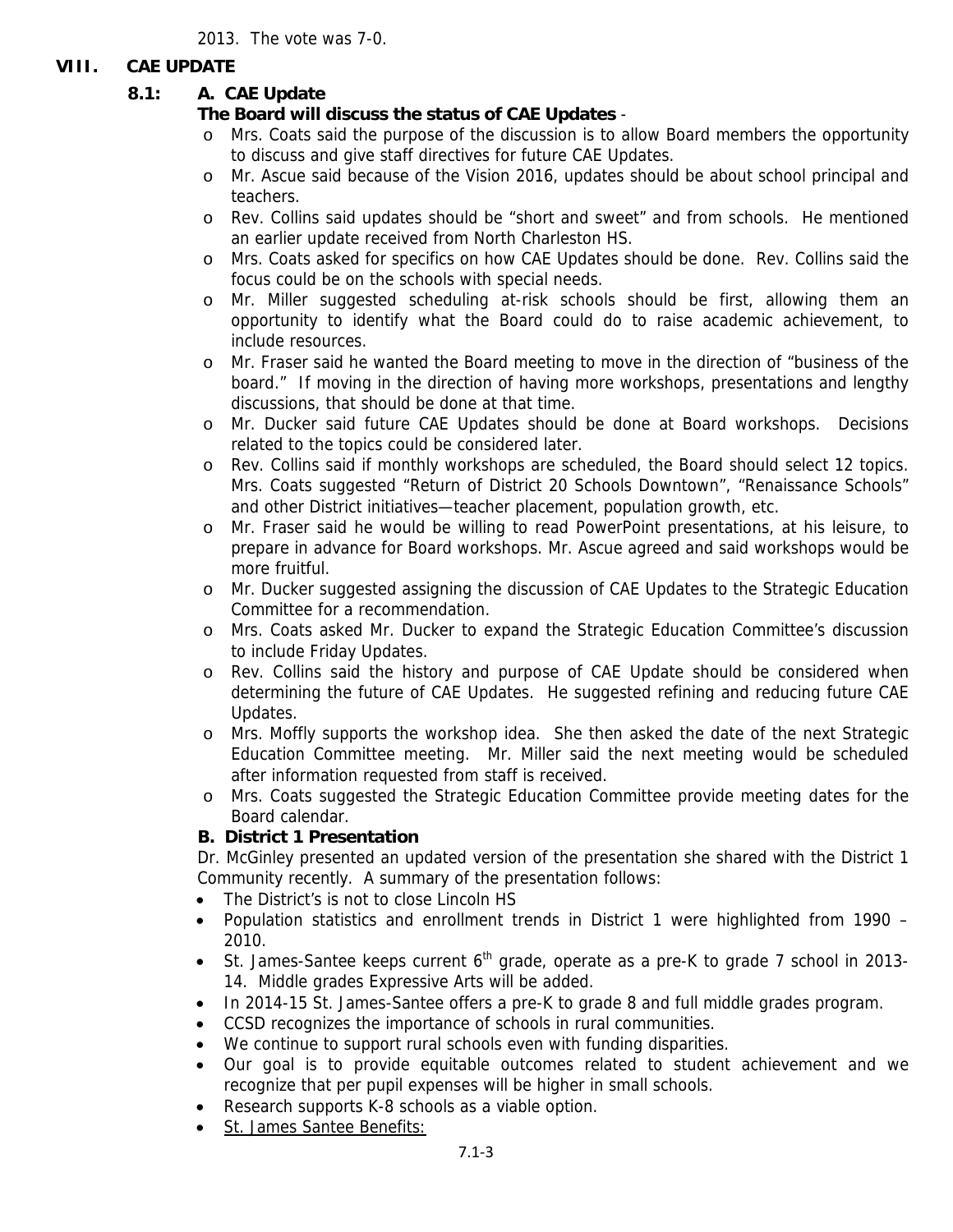- $6^{\text{th}}$ grade – 2 teachers (20 students)
- $7^{th}$  grade 2 teachers (26 students)
- 8 grade 2 teachers (27 students) th
	- ¾ **Total 6 teachers (73 students)** 
		- Art 1.0 teacher
		- $\div$  PE 1.0 teacher
		- ❖ Music 1.0 teacher
		- Computer 1.0 teacher
		- ❖ Spanish 1.0 teacher
		- Drama/Dance 1.0 teacher
- Additional Benefits:
	- Computer/Technology teacher to teach Keyboarding and other computer skills to  $6<sup>th</sup>$ -8<sup>th</sup> grade students. Keyboarding HS credit could be earned in  $8<sup>th</sup>$  grade.
	- Additional Art, PE, and Music allocations to allow formation of a Chorus, Art Club, and enhanced PE opportunities.
	- Exploratory offerings to  $6<sup>th</sup>-8<sup>th</sup>$  grade of Spanish, Drama, and Dance. Spanish HS credit could be earned in  $8<sup>th</sup>$  grade. (as scheduling permits – these offerings will be made available to the elementary
- students as well). • School/Community Task Force
	- Study use of buildings and/or location
		- Work with school leaders on the advance design of the replacement school
		- Possible creation of community recreation complex
- St. James Santee Survey Results: Of the 30 surveys that were returned, 21 (70%) said "Yes" their child will continue at St. James-Santee.
- District's Recommendation: Allow St. James-Santee to keep current  $6<sup>th</sup>$  grade and operate as a pre-K to 7 schools in 2013-14. In 2014-15 they will grow into a pre-K to 8.

Dr. McGinley said, as the Instruction Leader who looked at the data for years, this decision is in the best interest of students.

- Rationale: Lincoln Middle School is one of the **8** remaining "At Risk" schools. Parents are transferring out of District 1 after elementary school.
- QUESTIONS:
	- o Mrs. Moffly Survey combined sixth and seventh grades. Ms. Terri Nichols said they were pretty much the same for both grades. Mrs. Moffly commented on sixth grade students at elementary and high schools. She said the community desired to keep them at Lincoln. Mrs. Coats said the question is about content teachers. Mrs. Moffly said they should be moved to Lincoln. Dr. McGinley said it goes back to the data. The middle school is rated at-risk and has been moving backwards academically. She said students are transferring out of the middle school program. Enrollment could build more in a K-8 school. Also, she said Baptist Hill MS excelled after being moved to the High School. Mrs. Moffly said the data from Lincoln is the opposite from Baptist Hill. Mrs. Moffly disputed the information and said the district's policy allow them to transfer them out. Dr. McGinley said the responses from the parents are clear.
	- o Mr. Ascue asked what would be done with students in the Lincoln MS community who are determined to leave and what resources could be given to keep students from transferring out. Dr. McGinley said the curriculum and extra curricula program should entice students. Also, she said it was supported by the Mayors. Mr. Ascue asked if the additional allocations could be offered at the Lincoln campus. He said once the model is done there, students will come. Dr. McGinley said the board could direct her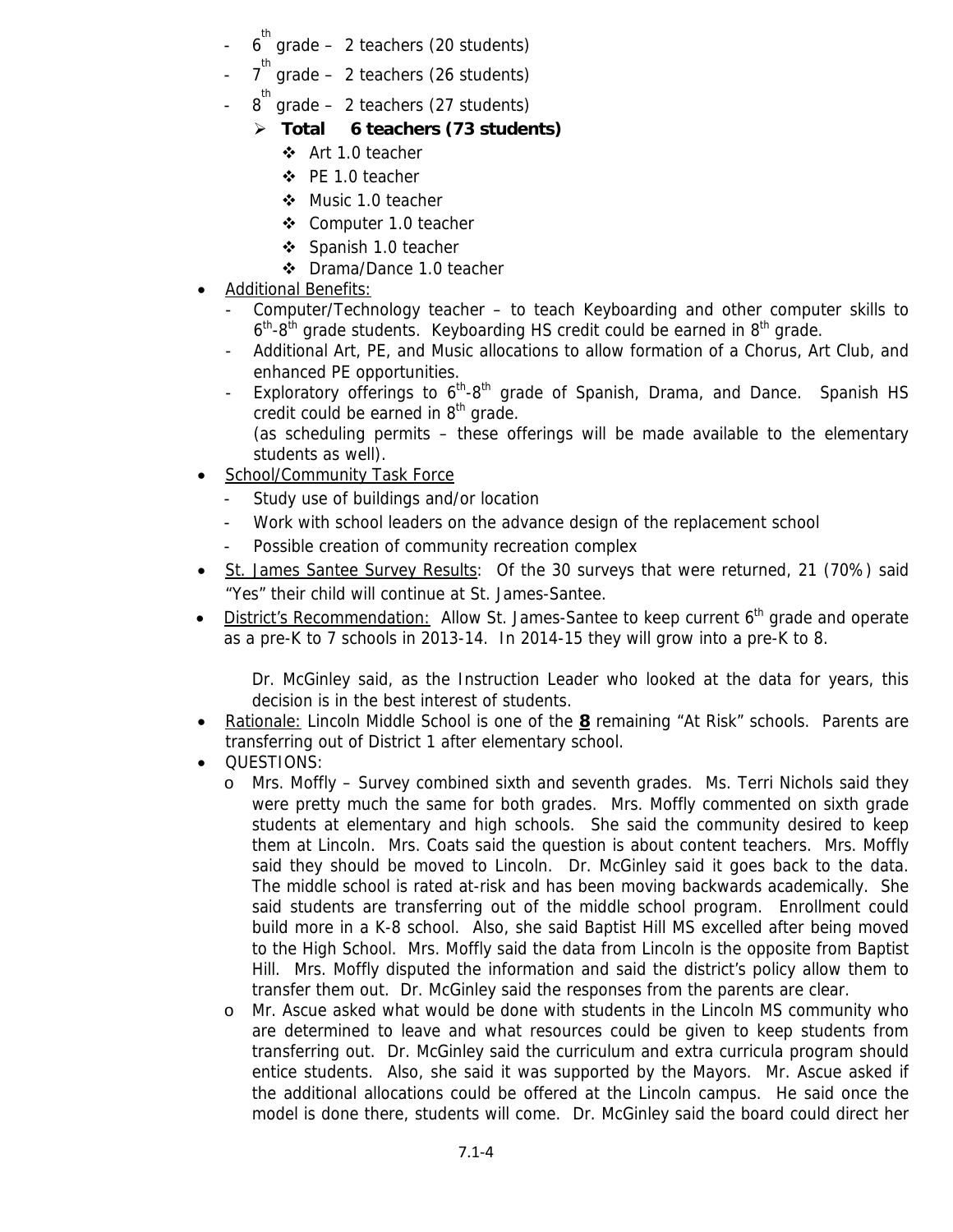to do something else. However, her professional recommendation is to have a k-8 at Lincoln. Mr. Ascue asked if a parent satisfaction survey could be done on a monthly basis. Dr. McGinley said the formula was abandoned to provide a higher per pupil expenditure for both St. James Santee and Lincoln MS. Also, she said when students transition from elementary to middle school, that's when they tend to look at other options. Mr. Ascue asked if District 1 could be considered for the IPad option.

- o Mr. Miller said if  $6<sup>th</sup>$  grade students are transitioned to St. James Santee, are there any facts to prove it would change student achievement and bring in better teachers. He said if  $6<sup>th</sup>$  graders are moved out, it would reduce Lincoln population down to 100 students or less. He is fearful since there is no guarantee that it would work. The community spoke out overwhelmingly what they wanted. He is looking for guarantees.
- o Mrs. Coats said the Board is well aware that Lincoln HS enrollment is 90 and she doesn't desire to close the school and transport those students a long distance.
- o Mr. Miller suggested the board look carefully at school reconfigurations. It is an important decision for the district. If the district is saying the academics would improve, he would support it. Dr. McGinley said the MS level at Lincoln has gone down over the last two years. A change is necessary. Not to recommend it is a malpractice. Her recommendation is to move the sixth grade and grow it with a thoughtful commitment that it would cost more than schools like Cario or Moultrie because of the low enrollment. Staff looked at the data to determine where to grow a strong Middle School. Mr. Miller asked why the 6-8 have been on the decline. Dr. McGinley said she didn't and there are multiple factors. She also said there are more students in District 23 than District 1.
- o Mr. Fraser asked for GIS data to show where the students live. He said that could help determine the location. Also, he asked the board to consider a K-12 campus. If rebuilding Lincoln, why not rebuild a K-12 to encase the whole community. Dr. McGinley said a shared campus would be a possibility if land is available in the St. James Santee area. Mr. Fraser said it would be easy for people to get around the vision if they knew what the end state would be.
- o Mrs. Coats agreed with Mr. Fraser and suggested a K-12 campus centrally located if the Mayors are willing to give the district some property.
- o Mr. Ducker thanked Dr. McGinley for recognizing that something needs to be done in areas with small population. He said presentation doesn't talk enough about the research to get the community to buy-in. He said the research may be able to convince him and community members. He mentioned a remote learning center instead of having Lincoln students travel to Wando. Something must be done to help rather than moving the grades from Lincoln. He asked why the change couldn't happen at Lincoln. The community must buy in and like what the district is doing. He suggested the district start working with the community for a win-win outcome.
- o Mrs. Coats suggested the district give some consideration to a combined campus. The community doesn't want the school moved. Dr. McGinley said there is no perfect model that would work any all neighborhoods. She likes the K-12 campus. The School Community Task Force to look at it as an option. Also she said the Board voted on January  $28<sup>th</sup>$  to move those students. If changes are going to be moved, please note critical decisions will need to be made to address teacher allocation and other things.
- o Rev. Collins asked Lincoln's rating and graduation rate. McGinley said Average rating and graduation 76%. Rev. Collins asked the district's graduation rate. Dr. McGinley said 74%. Rev. Collins asked how successful a plan would be without community buy in. Dr. McGinley said not solid if the community doesn't support. Also, she said the fear of school closure.
- o Rev. Collins suggested subjects like computer technology, keyboarding, Spanish, and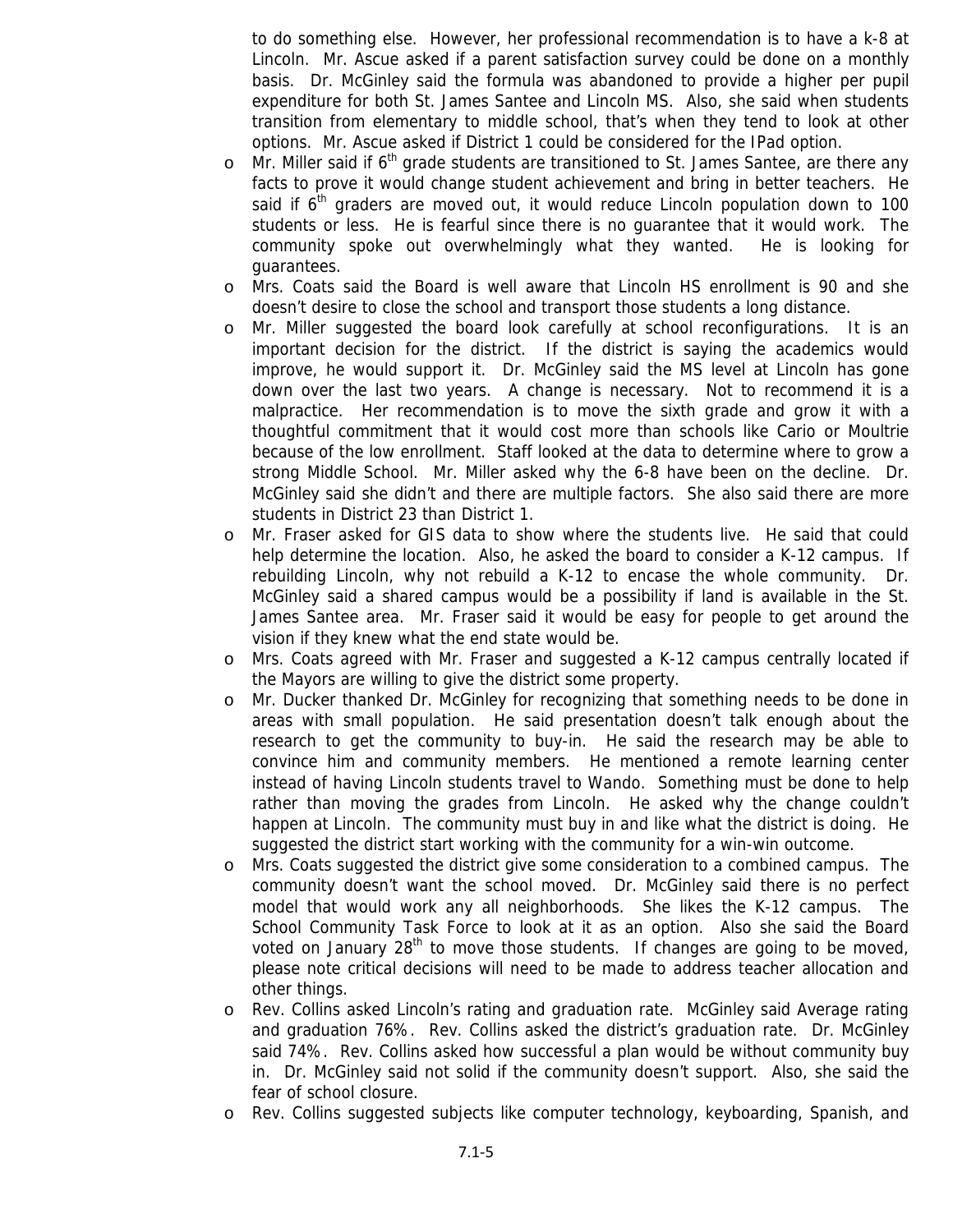other things identified earlier and add Math and Science opportunities.

o Mr. Ascue thanked Dr. McGinley for reaching out to the Mayors. He applauded staff for working hard to get student scores up. He looks forward to voting on the recommendation on March 25<sup>th</sup>.

# **IX. MANAGEMENT REPORT(S)**

# **X. COMMITTEE REPORT(S)**

# **10.1: Audit & Finance Committee – Mr. John Barter**

Mrs. Moffly recommended approval of A, C, E, and G, Mr. Fraser seconded the motion. The vote was 7-0.

 **A. Waste Water Collection & Pump Facilities – MPWW Pump Station No. 10 – Laing Middle School – Mr. Michael Bobby, Chief of Finance & Operations** 

Mrs. Moffly moved, seconded by Mr. Fraser, to approve the recommendation to award a contract for Waste Water Collection & Pump Facilities – MPWW Pump Station No. 10 (Solicitation No. 13-CMG-B-001) to Chandler Construction Services, Inc., in the amount of \$681,892.00. The funding source is one (1) cent sales tax revenues. The vote was 7-0.

#### **B. Naming of the New Wando High Career & Technology Building – Mr. Michael Bobby, Chief of Finance & Operations –** See Agenda Item 11.1

NOTE: Since this item was not reviewed by the Audit & Finance Committee, during approval of the agenda, this item was moved to the Potential Consent Agenda Item Section. See agenda item 11.1.

# **C. Easement for East Cooper Baptist Church – Mr. Michael Bobby, Chief of Finance & Operations**

Mrs. Moffly moved, seconded by Mr. Fraser, approval of the recommendation authorizing the district to grant an Easement for a limited access road behind the Belle Hall ES campus to East Cooper Baptist Church. The proposed formal easement will be brought back to the Board for formal approval, at no cost to the District. All cost associated with the access road, fencing, and gates will be the responsibility of the East Cooper Baptist Church. The vote was 7-0.

# **D. Refunding 2005 Installment Bond – Mr. Michael Bobby, Chief of Finance & Operations**

Mrs. Moffly said the Audit and Finance Committee unanimously approved the recommendation. Then she requested the resolution be amended on page 10.1D-8, section 1.02 to read "so long as should include board approval instead of giving individuals authorization to act on district's behalf". Mr. Fraser and Mr. Bobby said it aligned with the practice when bonds are issued. Mr. Bobby said there is a level of savings that would far exceed that amount. This would achieve funding and save over \$30 million. After discussion, Mrs. Moffly moved, seconded by Mr. Fraser, to approve the staff's recommendation to refund the 2005 installment bonds. The vote was 7-0.

Mr. Ascue inquired further about the savings. Mr. Bobby provided specifics stating the impact for refunding would help reduce the millage required. Future payments for debts going forward should be level from this point on.

Rev. Collins asked if it was possible to find \$20,000 for building a new school. Mr. Bobby said this fund could not be used for that purpose. Also he said it was not possible to increase 8% debt at this point. However, he said it may be possible in the next program and he would look at other alternatives.

### **E. Reallocation of Fiscal Year 2013 Fixed Cost of Operation Funds**

Mrs. Moffly moved, seconded by Mr. Fraser, approval of the reallocation of funds from Fiscal Year 2013 Fixed Cost of Operations (Classroom Modernization Project) recommendation to provide \$500,000 additional funds for wireless network upgrades. The funding source is Fiscal Year 2013 Fixed Cost of Operations. The vote was 7-0.

# **F. 2013-2014 Work Schedule Change for 245 day employees**